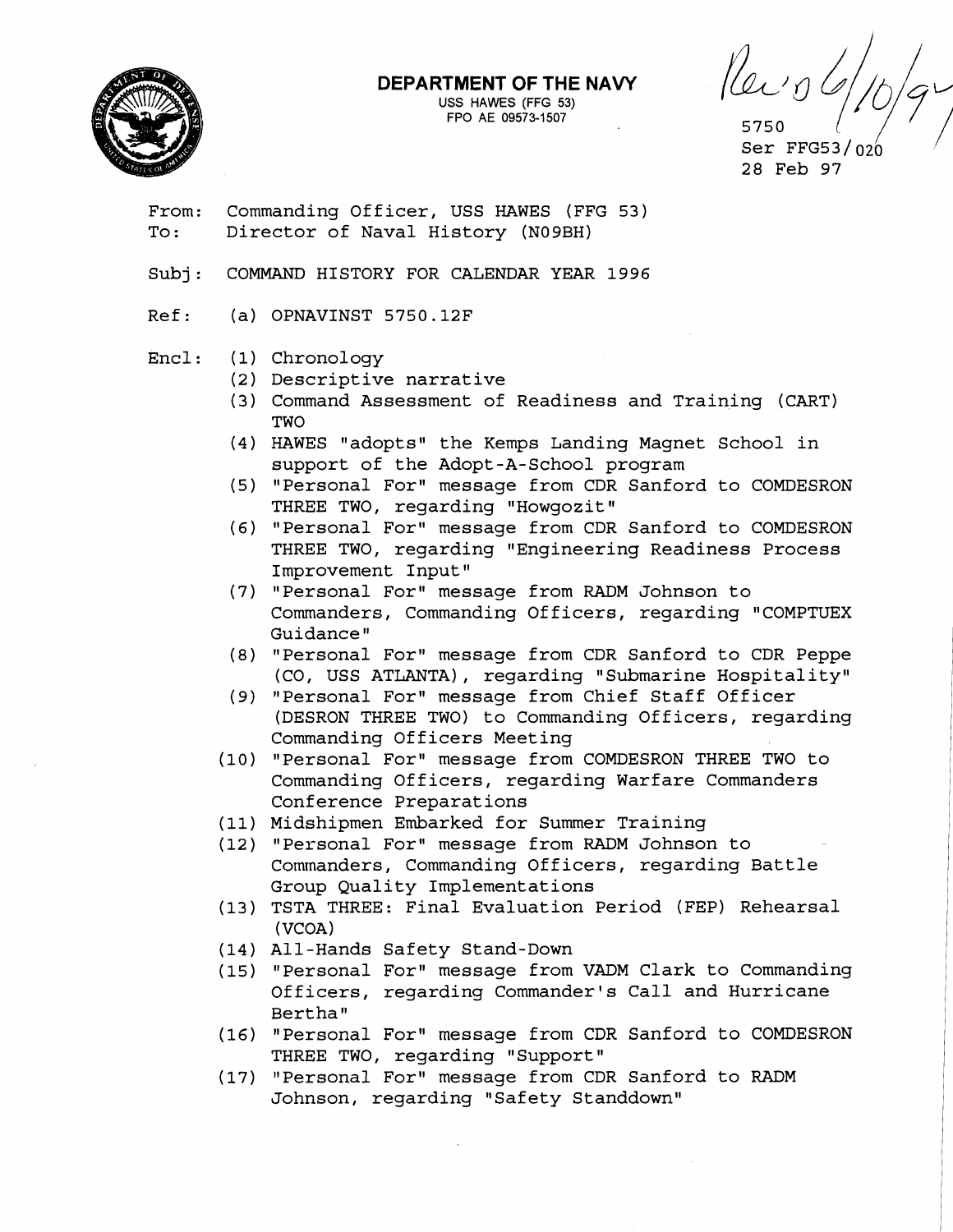- (18) Composite Training Units Exercise (COMPTUEX) , Puerto Rico Operating Area
- (19) "Personal For" message from CDR Sanford to Commander, HELANTISUBRON SEVEN
- (20) Port Visit: San Juan, Puerto Rico
- (21) "Personal For" message from RADM Johnson to CDR Sanford, regarding "Port Visit San Juan 22-25 Aug"
- (22) "Personal For" message from CDR Sanford to COMDESRON THREE TWO, regarding "Ramblings..."<br>(23) "Personal For" message from RADM Johnson to CDR
- Sanford, regarding "Ship Visit USS HAWES"
- (24) "Personal For" message from COMDESRON THREE TWO to Commanding Officers, regarding "Feedback"
- (25) "Personal For" message from RADM Johnson to Commanders and Commanding Officers, regarding COMPTUEX Performance
- (26) Change of Command, Plan of the Day and Program
- (27) CDR Sanford's Relief of Command speech
- (28) Ship Visit by Reunionees of the former USS FRANCIS M. ROBINSON
- (29) Port Visit: Rota, Spain; Turnover with USS ROBERT G. BRADLEY to assume STANAVFORMED duties
- (30) "Personal Foru message from CDR Bigelow to COMDESRON THREE TWO, regarding Venom 504 Helicopter Status
- (31) "Personal For" message from COMDESRON THREE TWO to Commanding Officers, regarding "Anticipated O&MN Funding Shortfall"
- (32) Port Visit: Trieste, Italy
- (33) Port Visit: Venice, Italy
- (34) Welcome Aboard pamphlet with Commanding Officer's biography insert
- (35) Color photographs of CDR J. A. Sanford and CDR D. D. Bigelow
- (36) 3.5" Diskette with cover letter, enclosures (1), (2), (4) through (12), (16), (17), (19), (20), (22), (25), (27), and (29) through (33)

1. In accordance with reference (a), the command history for calendar year 1996 for USS HAWES (FFG 53) (UIC: 21234) is submitted for review.

2. Command Composition and Organization.

a. Mission: Multi-mission platform capable of performing in a variety of roles ranging from convoy escort to anti-air and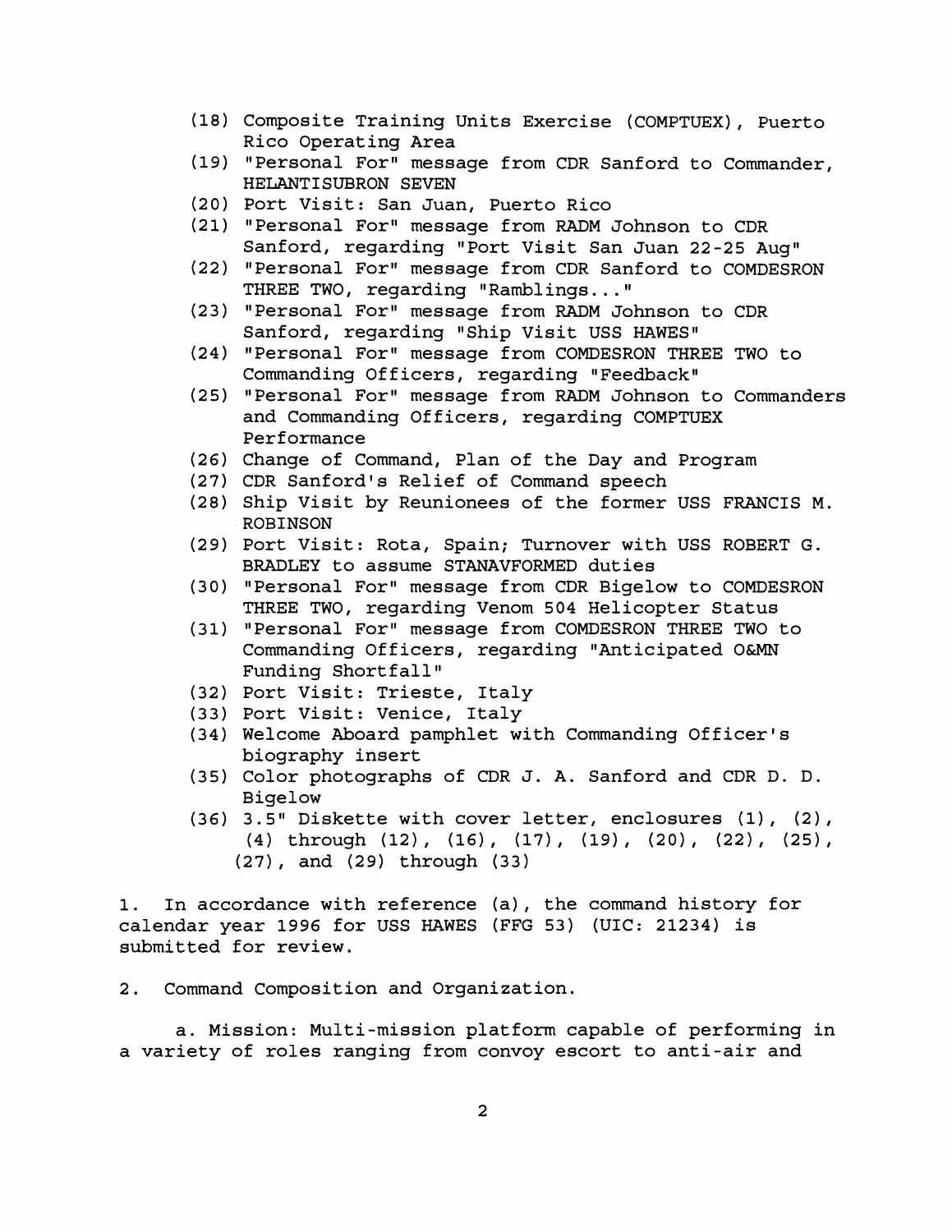anti-surface warfare. The addition of Naval Tactical Data System, Light Airborne Multi-Purpose helicopters, and the Tactical Towed Array System (TACTAS) has given USS HAWES a combat capability far beyond the class program expectations of the mid-1970's, and has made the ship an integral and valued asset in virtually any war-at-sea scenario.

b. Organizational structure: The immediate senior command is Commander, Destroyer Squadron Three Two (UIC: 0137A). Aircraft assigned to the unit are supplied by Helicopter Squadron Light, Detachment Five, from Mayport, Florida (UIC: 55151).

c. Name of commander: David D. Bigelow (CDR, USN).

d. Permanent duty station: Norfolk Naval Base, Virginia.

e. Type and number of aircraft assigned: One SH-60B LAMPS Helicopter. Maximum capability is two helicopters.

3. Chronology is contained in enclosure (1).

4. Descriptive narrative is contained in enclosure (2).

5. Supporting documents are contained in enclosures (3) through (36).

5. This cover letter, enclosures (1), (2), (4) through (12),<br>(16), (17), (19), (20), (22), (25), (27), and (29) through (33) are included in computer file format in enclosure (36), as Word Perfect 6.0a and ASCI format.

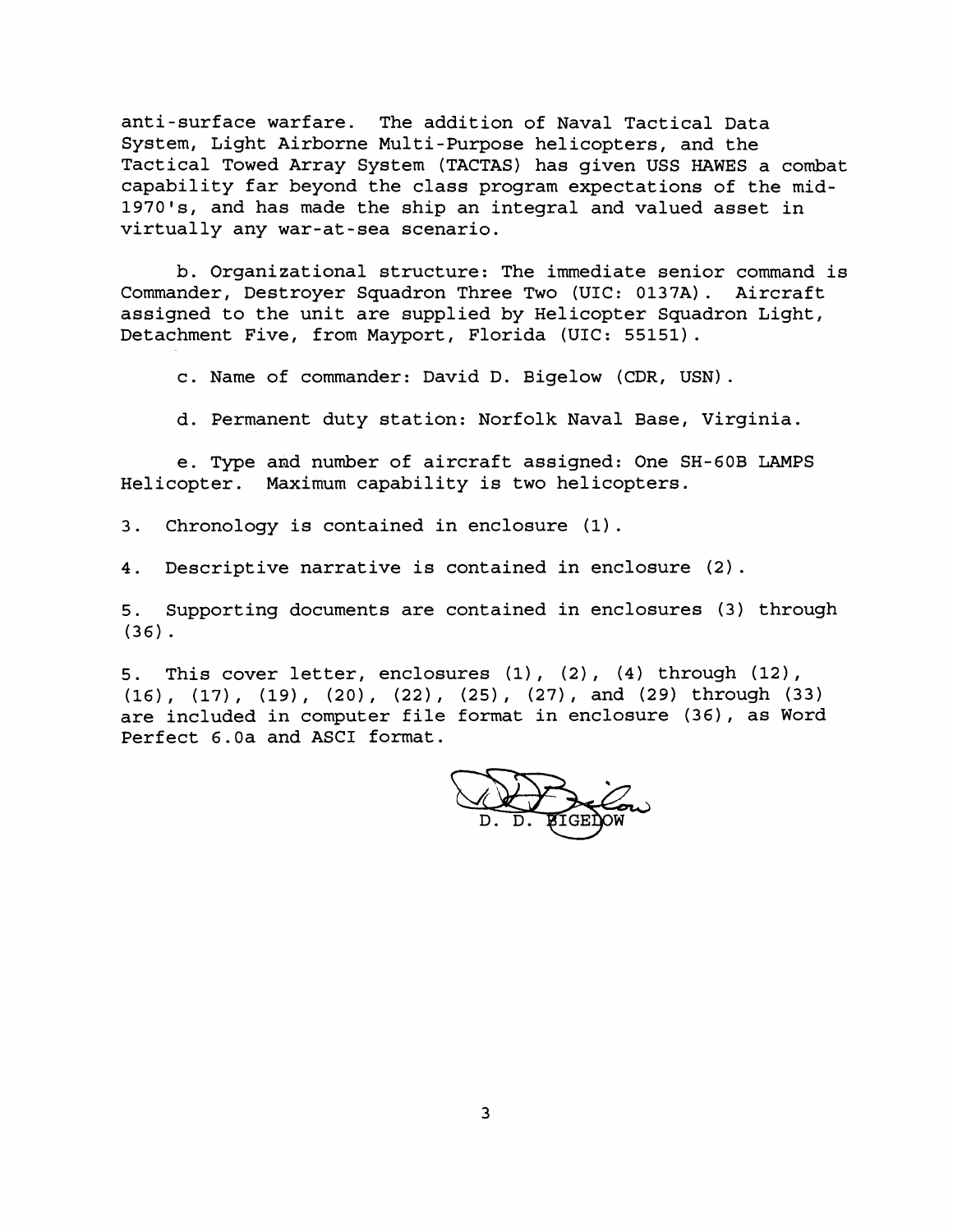## Nineteen Hundred Ninety-Six **COMMAND HISTORY** Chronology

| 29 Dec - 08 Jan  | Second Christmas Leave Period                                                                |
|------------------|----------------------------------------------------------------------------------------------|
| $01$ Jan         | Admiral Arleigh Burke passed away                                                            |
| $02$ Jan         | Ship's Restricted Availability (SRA) commences                                               |
| 15 Jan           | Dr. Martin Luther King JR. Day                                                               |
| 18 Jan           | Navy Food Management Team Assist                                                             |
| $22 - 29$<br>Jan | 76mm Gun Mount Ordnance Alterations                                                          |
| $22$ Jan         | Micro-Miniature Repair Recertification                                                       |
| 24 Jan           | EOSS Ship check                                                                              |
| $25$ Jan         | Anti-Surface Warfare Exercise: TRBATGRU SLAMEX<br>$(14 - 95)$                                |
| $25$ Jan         | Yellow Fever shots given to everyone                                                         |
| $26$ Jan         | Shipwide Zone Inspection                                                                     |
| $29$ Jan         | SRA Space Turnover                                                                           |
| $30$ Jan         | Light-Off Assessment (LOA) ONE                                                               |
| 30 Jan - 02 Feb  | Ordnance Handling Assist Team Visit                                                          |
| 31 Jan           | selected as DESRON THREE<br>STG1(SW)                                                         |
|                  | TWO Sailor of the Year for 1995.                                                             |
| 05 Feb           | Magazine Sprinkler Safety Inspection                                                         |
| 06 Feb           | LOA TWO                                                                                      |
| 06 - 07 Feb      | TEMPEST Inspection                                                                           |
| 08 Feb           | USS HAWES on the World Wide Web at URL                                                       |
|                  | http://www.navy.mil/homepages/uss-hawes.                                                     |
| 09 Feb           | SRA Ends                                                                                     |
| 13 Feb           | Dock Trials / Fast Cruise                                                                    |
| 15 Feb           | Second Day for Dock Trials / Fast Cruise                                                     |
| 15 Feb           | Sea Trials, Virginia Capes Operating Area (VCOA)                                             |
| 20 Feb           | Underway (U/W) for Yorktown, Virginia                                                        |
| 21 - 22 Feb      | Onload Yorktown, Virginia                                                                    |
| 22 Feb           | U/W from Yorktown, Virginia                                                                  |
| 23 Feb           | Returned to port Norfolk, VA                                                                 |
| 24 - 25 Feb      | Visit Ship                                                                                   |
| 27 Feb - 01 Mar  | Command Assessment of Readiness and Training                                                 |
|                  | (CART) TWO<br>(see Enclosure 3)                                                              |
| $04 - 08$ Mar    | Tailored Ship's Training Availability (TSTA) ONE:<br>Engineering Training Group (ETG) (VCOA) |
| $11 - 15$ Mar    | Personnel/Admin Training Group (PATG) Visit                                                  |
| $11 - 15$ Mar    | Aviation Certification (AVCERT) Tech Assist Visit                                            |
| $11 - 15$ Mar    | COMDESRON THREE TWO Flagship                                                                 |
| $11 - 15$ Mar    | TSTA ONE: Combat Systems Training Group (CSTG)                                               |
|                  |                                                                                              |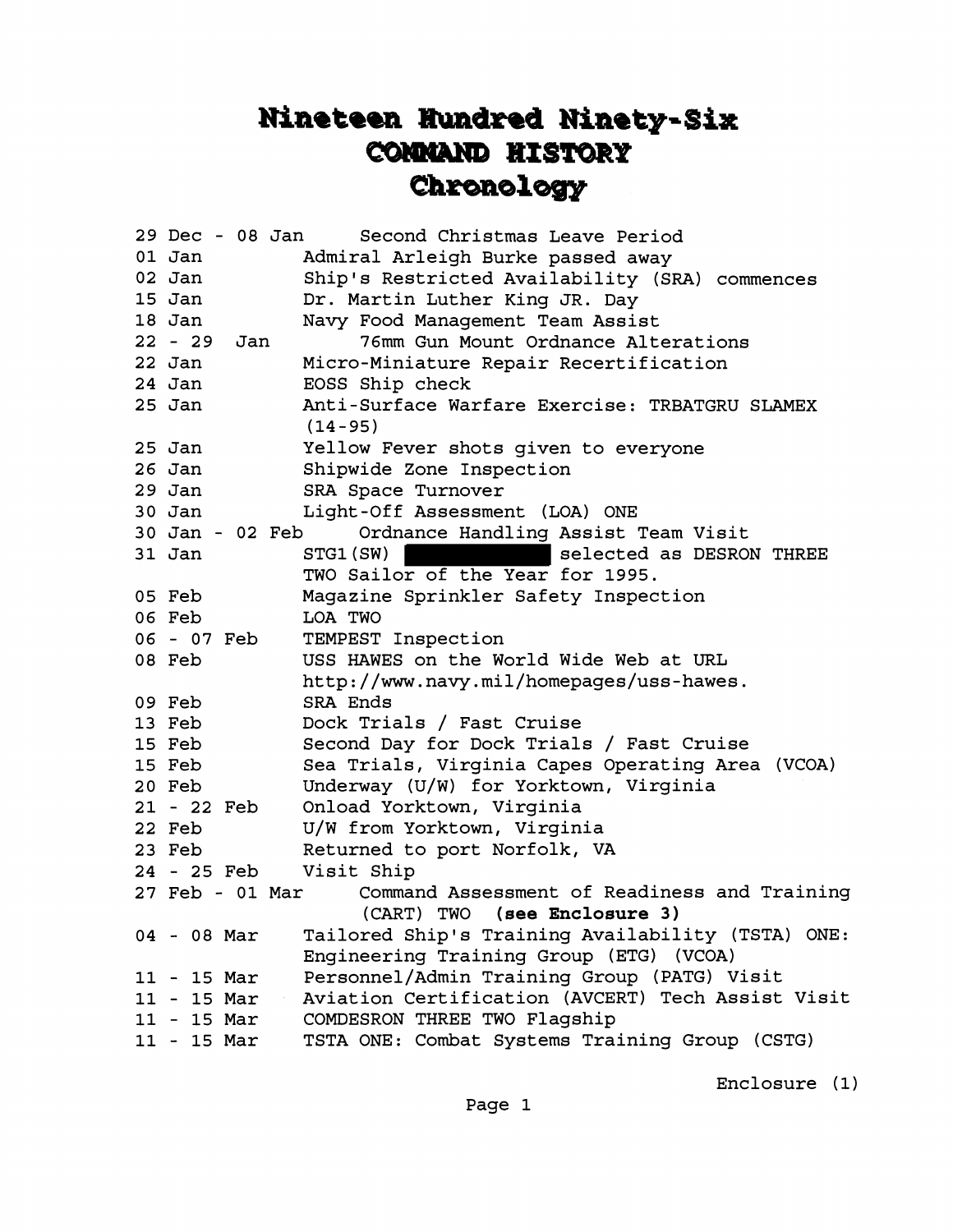|               |                 | (Norfolk Naval Base, Virginia (NORVA))            |
|---------------|-----------------|---------------------------------------------------|
| 13 Mar        |                 | CMS Advice and Assist Visit                       |
| 13 Mar        |                 | Postal Assist Visit                               |
| 14 - 15 Mar   |                 | Semi-annual physical fitness test                 |
| 15 Mar        |                 | HAWES "adopts" the Kemps Landing Magnet School in |
|               |                 | support of the Adopt-A-School program.<br>(see    |
|               |                 | Enclosure 4)                                      |
| 18 - 29 Mar   |                 | TSTA ONE: Force Training Group (FTG) (VCOA)       |
| 23 Mar        |                 | Burial at Sea at 0830                             |
| 24 Mar        |                 | "Personal For" message from CDR Sanford to        |
|               |                 | COMDESRON THREE TWO, regarding "Howgozit" (see    |
|               |                 | Enclosure 5)                                      |
| 25 Mar        |                 | 76mm PACFIRE                                      |
| 26 Mar        |                 | "Personal For" message from CDR Sanford to        |
|               |                 | COMDESRON THREE TWO, regarding "Engineering       |
|               |                 | Readiness Process Improvement Input"<br>$($ see   |
|               |                 | Enclosure 6)                                      |
| 29 Mar        |                 | "Personal For" message from RADM Johnson to       |
|               |                 | Commanders, Commanding Officers, regarding        |
|               |                 | "COMPTUEX Guidance" (see Enclosure 7)             |
| $01 - 02$ Apr |                 | Make-up for Semi-annual physical fitness test     |
| $01 - 04$ Apr |                 | Navy Food Management Team Visit                   |
| $01 - 05$ Apr |                 | TSTA TWO: CSTG (NORVA)                            |
| $01 - 05$ Apr |                 | Explosive Safety Inspection                       |
| $01 - 05$ Apr |                 | Industrial Hygiene Survey (EPMU-2)                |
| 05 Apr        |                 | "Personal For" message from CDR Sanford to CDR    |
|               |                 | Peppe (CO, USS ATLANTA), regarding "Submarine     |
|               |                 | Hospitality" (see Enclosure 8)                    |
| 08 - 12 Apr   |                 | TSTA TWO: Engineering Training Group (ETG) (VCOA) |
| 08 - 12 Apr   |                 | SOSMRC/PCO Visit                                  |
| 10 Apr        |                 | High Power Demonstration of Main Engines          |
| 15 - 19 Apr   |                 | Environmental Health Survey (EPMU-2)              |
| 15 - 19 Apr   |                 | TSTA TWO: CSTG (NORVA)                            |
| 16 Apr        |                 | Combat Systems Readiness Review (CSRR) / TARGET   |
|               |                 | Pre-brief                                         |
| 22 Apr        |                 | Shift to Summer Uniforms                          |
| 23 Apr        |                 | DNA Sampling for Administration and Supply        |
|               |                 | Departments                                       |
| 29 Apr        |                 | "Personal For" message from Chief Staff Officer   |
|               |                 | (DESRON THREE TWO) to Commanding Officers,        |
|               |                 | regarding Commanding Officers Meeting (see        |
|               |                 | Enclosure 9)                                      |
|               | 29 Apr - 03 May | TSTA TWO: CSTG (VCOA)                             |
| 03 May        |                 | Ship Service Diesel Generators (SSDGs) Inspection |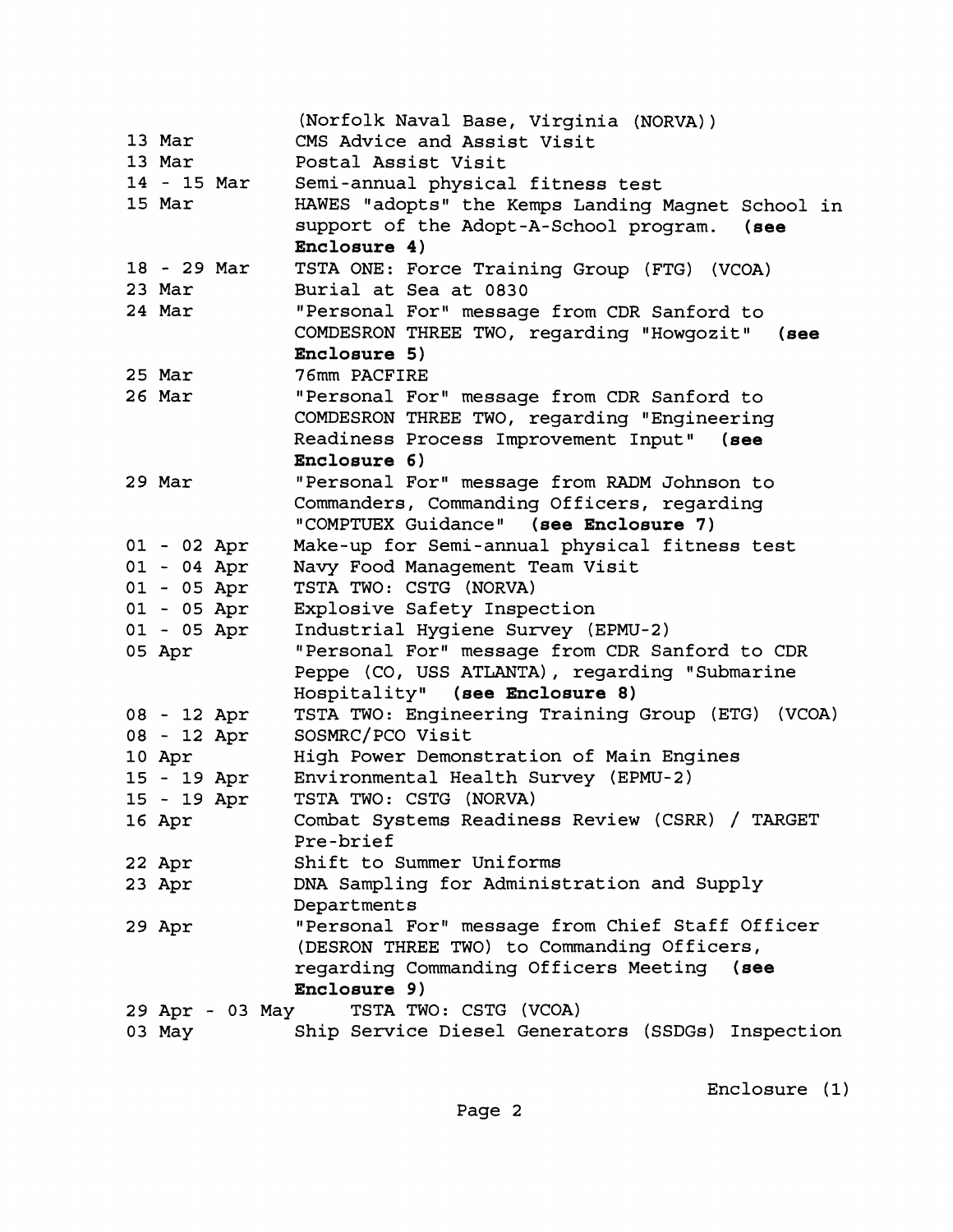| 06 May                     | Mk-92 Weapon System Cooling Ordnance Alteration<br>(ORDALT) |
|----------------------------|-------------------------------------------------------------|
| 06 - 09 May                | DNA Sampling for Engineering Department                     |
| 07 May                     | #1 Electrical Switchboard Cleaning                          |
| 08 - 24 May                | Venezuelan Officers embarked                                |
| 08 May                     | Fast Cruise                                                 |
| 09 May                     | #4 Electrical Switchboard Cleaning                          |
| 10 May                     | Nixie Combat IC Swbd, High Speed Fleet Broadcast            |
|                            | Upgrades                                                    |
| 13 May                     | VBSS Training and Merchant Vessel Familiarization           |
| 13 May                     | Underwater Hull Cleaning                                    |
| 13 - 17 May                | PARSE Elevator Assessment                                   |
| 13 - 17 May                | CIWS 60 HZ Suppressor and Safety Inspection                 |
| 13 - 17 May                | AN/WSN-2 Gyro Improvements                                  |
| 13 - 17 May                | NTCS-A Software Upgrade                                     |
| 14 May                     | "Personal For" message from COMDESRON THREE TWO to          |
|                            | Commanding Officers, regarding Warfare Commanders           |
|                            | Conference Preparations (see Enclosure 10)                  |
| 17 May                     | Helicopter Fire-fighting Team Evaluation                    |
| 20 May                     | High Power Demonstration of Main Engines                    |
| 21 May                     | ALNAV Note 026/96. Passing of the Chief of Naval            |
|                            | Operations. ALNAV Note 027/96. Assumption of                |
|                            |                                                             |
|                            | Duty.                                                       |
| 20 - 24 May                | TSTA TWO: Engineering Certification, PEB (NORVA)            |
| 27 May - 21 Jun            | Midshipmen Embarked for Summer Training (see                |
|                            | Enclosure 11)                                               |
| 28 May                     | Combat Systems Readiness Review Phase I                     |
| 31 May                     | Kemps Landing Graduation rehearsal                          |
| $01$ Jun                   | Kemps Landing Magnet School Graduation onboard              |
| $01 - 21$ Jun              | Embark Venezuelan Officers                                  |
| 05 Jun                     | "Personal For" message from RADM Johnson to                 |
|                            | Commanders, Commanding Officers, regarding Battle           |
|                            | Group Quality Implementations (see Enclosure 12)            |
| 10 - 14 Jun                | TSTA THREE: Final Evaluation Period (FEP)                   |
|                            | Rehearsal (VCOA) (see Enclosure 13)                         |
| 15 - 17 Jun                | Hydrogen Sulfide Detector Install                           |
| 17 - 28 Jun                | Warfare Commanders Conference                               |
| $17 - 21$ Jun              | Aviation Readiness Evaluation (ARE) / Aviation              |
|                            | Certification (AVCERT)                                      |
| $19$ Jun                   | Warfare Team Trainer                                        |
| $19$ Jun                   | Command Advancement Promotion Board                         |
| $19$ Jun                   | Small Arms Range Qualification                              |
| 24 - 25 Jun<br>24 - 27 Jun | Fire-fighting Team Evaluation<br>VBSS Training              |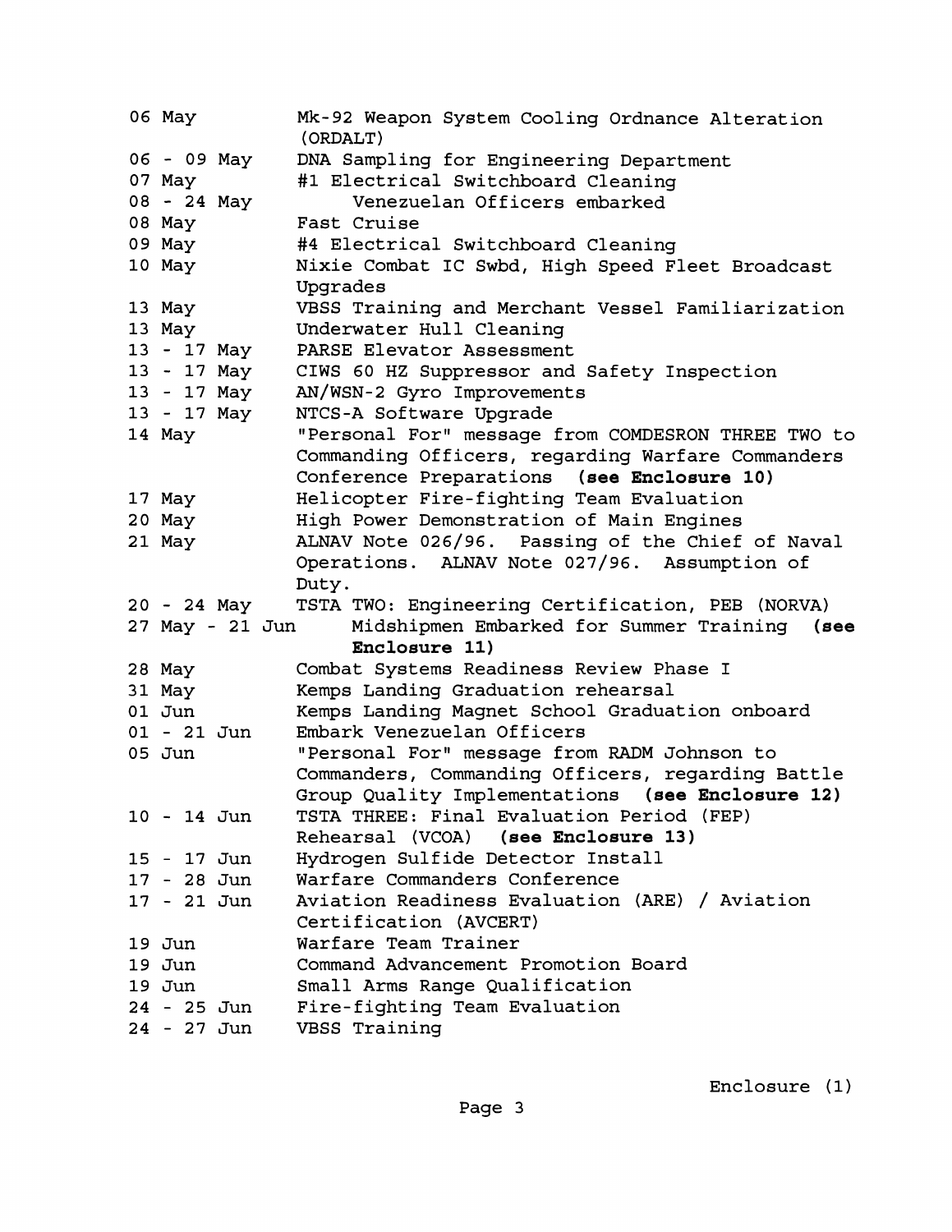| 24 - 28 Jun     | Indoctrination for New Personnel                                                           |
|-----------------|--------------------------------------------------------------------------------------------|
| 26 Jun          | Damage Control Team Trainer                                                                |
| 01 Jul          | All-Hands Safety Stand-Down (see Enclosure 14)                                             |
| 02 Jul          | Pre-FEP Fast Cruise                                                                        |
| 03 Jul          | Mock CMTQ Exams for watchstanders                                                          |
| 04 Jul          | INDEPENDENCE DAY, Four-day Holiday before Final                                            |
|                 | Evaluation Period (FEP)                                                                    |
| 08 - 11 Jul     | FEP (VCOA)                                                                                 |
| 12 Jul          | All Hands Hurricane Evasion Training (Site TV)                                             |
| 13 Jul          | Underway evading Hurricane Bertha                                                          |
| 13 Jul          | "Personal For" message from VADM Clark to                                                  |
|                 | Commanding Officers, regarding Commander's Call                                            |
|                 | and Hurricane Bertha" (see Enclosure 15)                                                   |
| 13 Jul          | "Personal For" message from CDR Sanford to                                                 |
|                 | COMDESRON THREE TWO, regarding "Support" (see                                              |
|                 | Enclosure 16)                                                                              |
| 14 Jul (Sunday) | Return to Norfolk, VA                                                                      |
| 22 Jul          | "Personal For" message from CDR Sanford to RADM                                            |
|                 | Johnson, regarding "Safety Standdown" (see                                                 |
|                 | Enclosure 17)                                                                              |
|                 | 19 Jul - 01 Aug Non-Skid Resurfacing                                                       |
|                 | 22 - 26 Jul Underwater Hull Cleaning                                                       |
|                 | 22 - 26 Jul Collection and Holding Tank (CHT) System Cleaning                              |
| 22 Jul - 04 Aug | Combat Systems Readiness Review (CSRR) TWO                                                 |
| 26 Jul          | XO Turnover: CDR (SEL) R. G. Bowdish, relieved by                                          |
|                 | LCDR S. D. Mank                                                                            |
| 30 Jul          | Small Arms Range Qualification                                                             |
|                 | 31 Jul - 02 Aug Damage Control Olympics                                                    |
|                 | Underwater Hull Cleaning                                                                   |
| 02 Aug          |                                                                                            |
| 02 Aug          | Non-Skid Resurfacing                                                                       |
| 06 Aug          | COMDESRON THREE TWO Change of Command                                                      |
| 08 Aug - 06 Sep | Composite Training Units Exercise (COMPTUEX),<br>Puerto Rico Operating Area (see Enclosure |
|                 |                                                                                            |
|                 | 18)                                                                                        |
| 14 Aug          | "Personal For" message from CDR Sanford to                                                 |
|                 | Commander, HELANTISUBRON SEVEN (see Enclosure 19)                                          |
| 16 Aug          | <b>MISSILEX</b>                                                                            |
| 22 - 25 Aug     | Port Visit: San Juan, Puerto Rico (see Enclosure<br>20)                                    |
| 26 Aug          | "Personal For" message from RADM Johnson to CDR                                            |
|                 | Sanford, regarding "Port Visit San Juan 22-25 Aug"                                         |
|                 | (see Enclosure 21)                                                                         |
| 29 Aug          | "Personal For" message from CDR Sanford to                                                 |
|                 | COMDESRON THREE TWO, regarding "Ramblings"                                                 |
|                 |                                                                                            |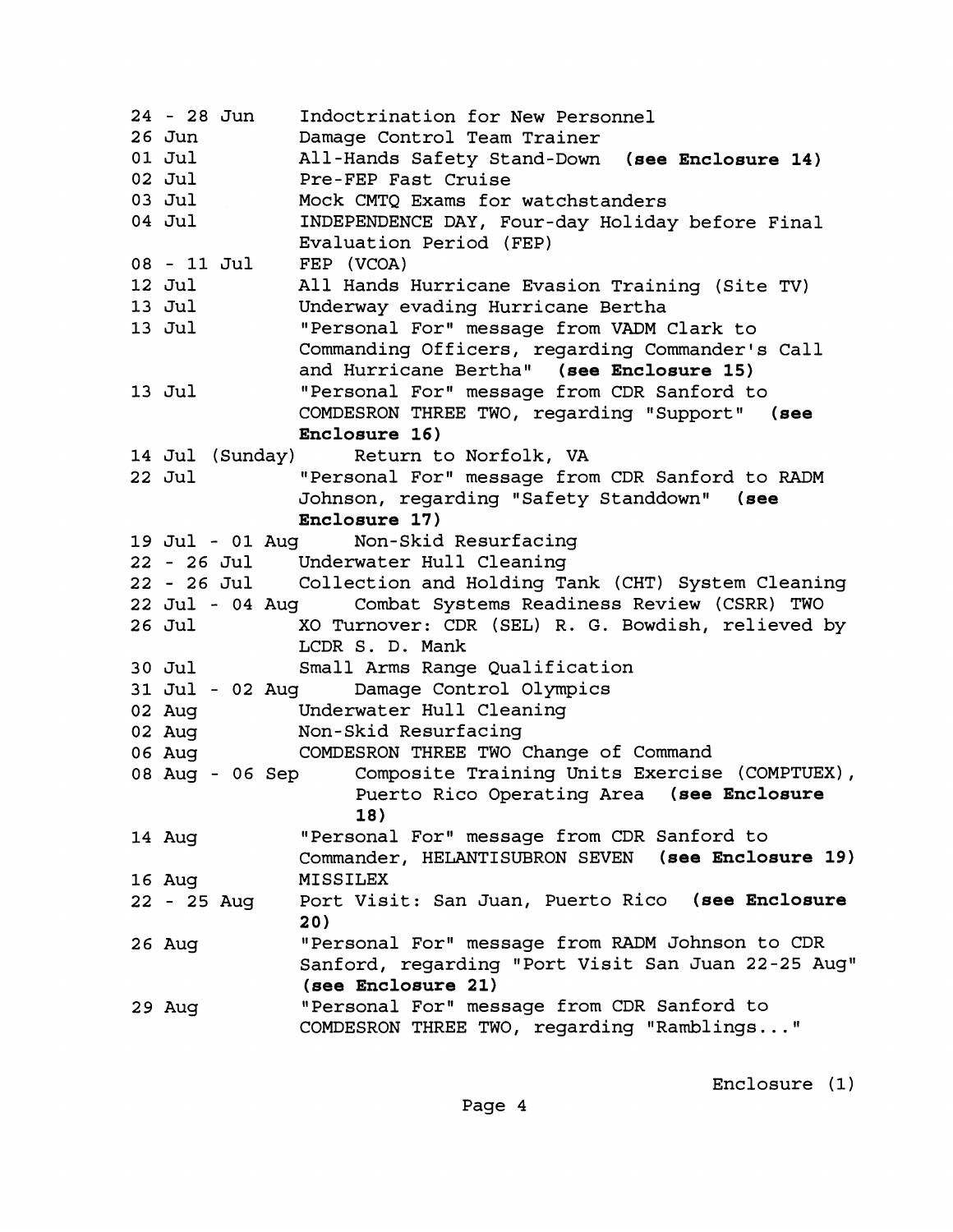**(see Enclosure 22)**  30 Aug "Personal For" message from RADM Johnson to CDR Sanford, regarding "Ship Visit USS HAWES" (see **Enclosure** 23) 30 Aug "Personal Forw message from COMDESRON THREE TWO to Commanding Officers, regarding "Feedback" (see **Enclosure 24)**  01 - 03 Sep Integrated Training Assessment (ITA) Begins<br>04 Sep "Personal For" message from RADM Johnson to "Personal For" message from RADM Johnson to Commanders and Commanding Officers, regarding COMPTUEX Performance **(see Enclosure 25)**  09 Sep - 07 Oct Intermediate Maintenance Availability (IMAV) with SIMA NORVA 11 - 16 Sep Nauticus Ship Visit 13 Sep Change of Command **(see Enclosure** 26 **and 27)**  18 Sep Pre-Deployment Supply Assist 19 Sep Small Arms Range Qualification 19 Sep Medical Quality Assist Visit<br>30 Sep - 04 Oct Semi-annual physical fi Semi-annual physical fitness test 01 - 04 Oct PARSE Visit 01 Oct Medical Readiness Formal Inspection 01 Oct Ship Visit by Reunionees of the former USS FRANCIS M. ROBINSON **(see Enclosure** 28) 02 - 04 Oct Damage Control Olympics consisting of Pipepatching, Hose handling, and P-100 Operations. 07 Oct Fast Cruise 09 - 23 Oct Joint Fleet Exercise (JTFEX) (VCOA) 25 Oct - 25 Nov Prior Overseas Movement (POM) 28 Oct Shift to Winter Uniforms 01 - 03 Nov CHT Cleaning 05 Nov Radiation Day for ship's radars and radios systems 06 Nov **POM Leave Turnover Day** 18 Nov Handclasp Materials Onload for deployment 20 Nov POM Leave ends 20 Nov Fast Cruise for deployment preparations 25 Nov Departure for Mediterranean Deployment (97-1) 27 Nov Rendezvous between the DESRON THREE TWO and the Amphibious Readiness Group 08 - 13 Dec Port Visit: Rota, Spain; Turnover with USS ROBERT<br>G. BRADLEY for STANAVFORMED duties (see Enclosure G. BRADLEY for STANAVFORMED duties **2 9**  12 Dec "Personal For" message from CDR Bigelow to COMDESRON THREE TWO, regarding Venom 504 Helicopter Status **(see Enclosure** 30)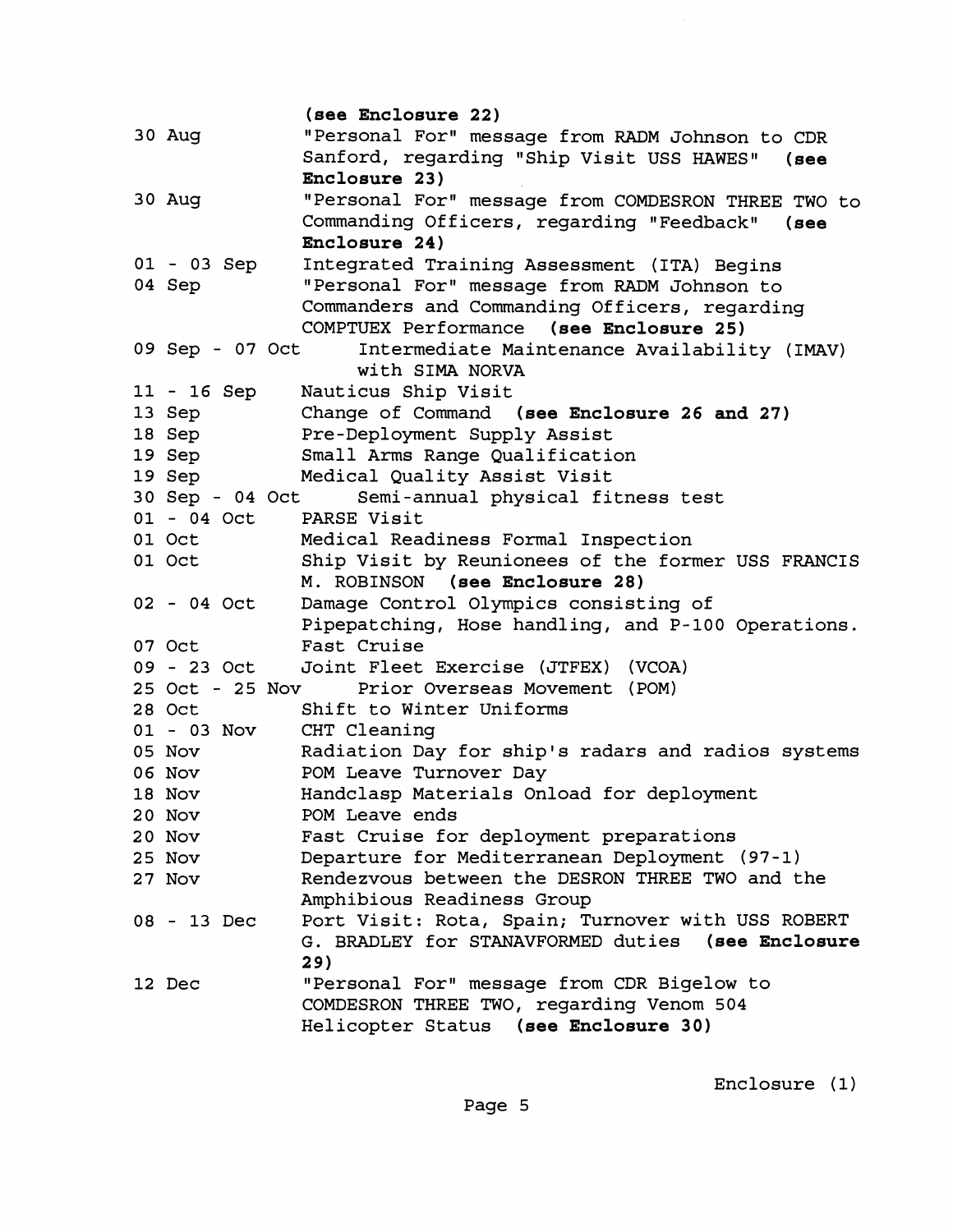13 Dec "Personal For" message from COMDESRON THREE TWO to Commanding Officers, regarding "Anticipated 0&MN Funding Shortfall" (see Enclosure 31) **20** - **27** Dec Port Visit: Trieste, Italy **(see Enclosure 32)**  Port Visit: Venice, Italy **(see Enclosure 33)**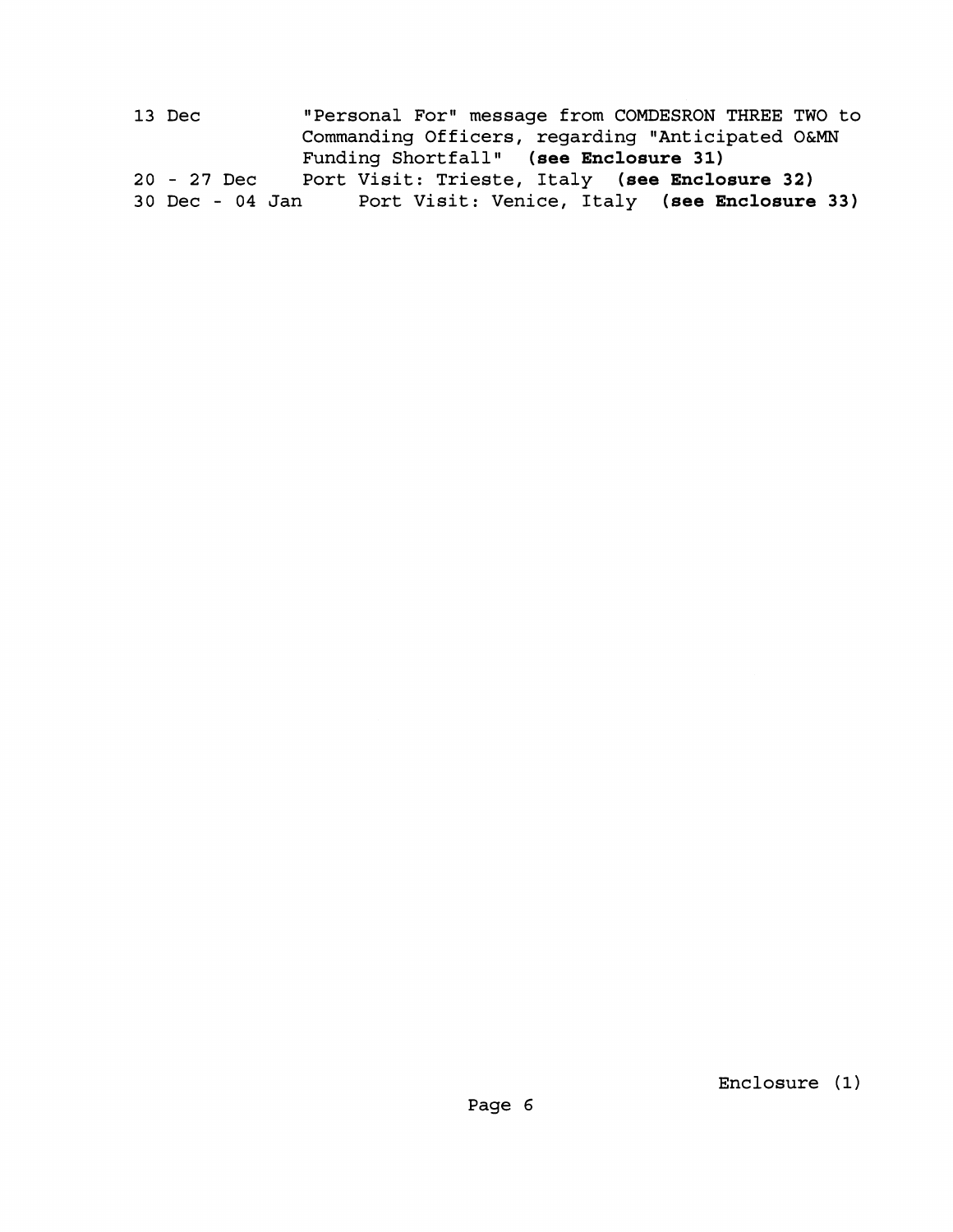## Nineteen Hundred Ninety-Six **COMMAND HISTORY** Narrative

The second Christmas Leave period began 29 December and ended 08 January. On 01 January, Admiral Arleigh Burke passed into history. He is survived by the former Roberta "Bobbie" Gorsuch, his wife since 1923. He was interred at the U. S. Naval Academy cemetery with full honors on Thursday, 04 January. As authorized and directed by the Secretary of the Navy, the Ensign onboard all U. S. Navy ships, and all Naval bases, stations, and facilities was flown at half mast in honor of Admiral Burke until sunset on 04 January.

On 02 January, HAWES commenced its Ship's Restricted Availability (SRA) under the supervision of Dreadnaught Marine at the Norfolk International Pier (NIT). Ship's company moved to the Comfort Inn (Flash Town Point), 930 Virginia Beach Blvd, Norfolk, for off-ship berthing during the duration of the SRA. Transportation to and from the hotel was provided via the ship's MWR van. The Collection and Holding Tank (CHT) system on the ship was secured 03 January for repairs until approximately the 23rd of January. Duty section berthing and all messing occurred on the barge located aft of the ship.

During the weekend of 06 - 07 January, a severe snow storm brought the Hampton Roads area to a near shutdown with a total accumulation of seventeen inches.

Petty Officer Indoctrination for crewmen selected for advancement to Petty Officer Third Class in September 1995 was held from 08 - 12 January onboard the berthing barge.

Dr. Martin Luther King JR. Day was observed 15 January.

76mm Gun Mount ordnance alterations were conducted 22 - 29 January. These ORDALTs consisted of internal refurbishments of the cooling system and motor bearings.

XO's Note: "BZ to the Engineers, ECCET, DCCT, and Fire Parties for successfully validating the Main Space Fire portion of the LOA. This was originally scheduled during the week of 05 February, but you made it happen two weeks early (22 - 25 January). Well Done!"

During the period of 23 - 29 January, the ship's store was temporarily relocated to the berthing barge while the actual store was repainted with a new design and color scheme. Inputs were taken for suggestions of a new store name. Deadline was 30 January, with the result being "Pirate's Cove."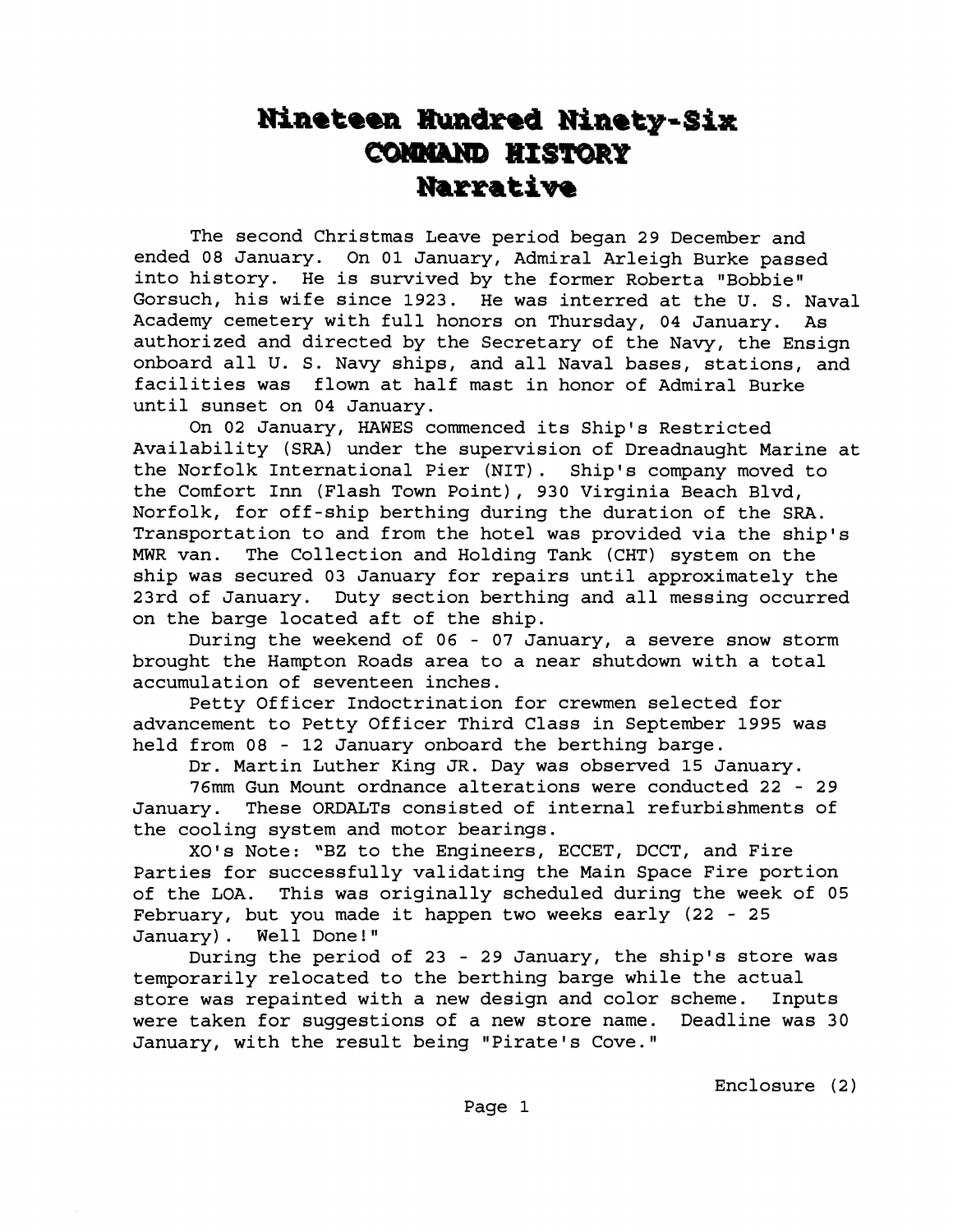Upon completion of the CHT overhaul on 25 January, ship's company starting moving back to the ship for messing and berthing.

On 30 January, COMDESRON THREE TWO nominated USS HAWES for the 1995 Phalanx CIWS Maintenance Excellence Award. HAWES' technicians maintained 100 percent CIWS readiness while deployed to the Mediterranean Sea during MED Deployment 95-2. In particular, HAWES operated independently for a majority of its MED Deployment from 22 March through 19 September 1995 and successfully represented our Navy during Operation Sharp Guard and Black Sea OPS. In addition to meeting the minimum requirements for the award, HAWES' CIWS training, space and equipment material condition, and systems performance were outstanding.

On 31 January, STGl(SW) was selected as DESRON THREE TWO'S Sailor of the Year for 1995.

On 3 February, HAWES sailors participated in the NAB Little Creek (Rockwell Hall), Southeast Virginia (Area two) Special Olympics annual basketball tournament from 0830 to 1700. Volunteers served as buddies, time keepers and score keepers for the event. More than 300 athletes from Virginia Beach, Norfolk, Porstmouth and Chesapeake participated. DC2 was HAWES' representative for the Polar Bear Club of Norfolk in support of the Special Olympics. Pledges were taken and approximately eight people participated in the swim.

On 05 February, approximately 20 crew members participated in the Bone Marrow drive aboard USS NASSAU.

On 08 February, USS HAWES became a part of the technology race by joining the World Wide Web at URL

http://www.navy.mil/homepages/uss-hawes.

The SRA ended 09 February, with Dock Trials, Fast Cruise, and Sea Trials (Virginia Capes Operating Area (VCOA)) following within the next week.

Effective at 1030, 16 February, RADM G. G. Johnson relieved RADM W. F. Fallon as Commander, THEODORE ROOSEVELT Battle Group and Commander, Carrier Group EIGHT, HAWES' Group Comamnder.

With the SRA completed and Sea Trials satisfactory, HAWES proceeded to is weapons onload on 20 February, underway to Yorktown, Virginia. Underway from Yorktown, Virginia on 22 February, XO's note for the POD read: "Great job of getting the ship underway for the first since the SRA! Also, **BZ** for a safe and efficient ammo onload. Bring on CART 2!"

On 23 February, HAWES returned to port Norfolk, VA, albeit with a particularly challenging Low Visibility Sea and Anchor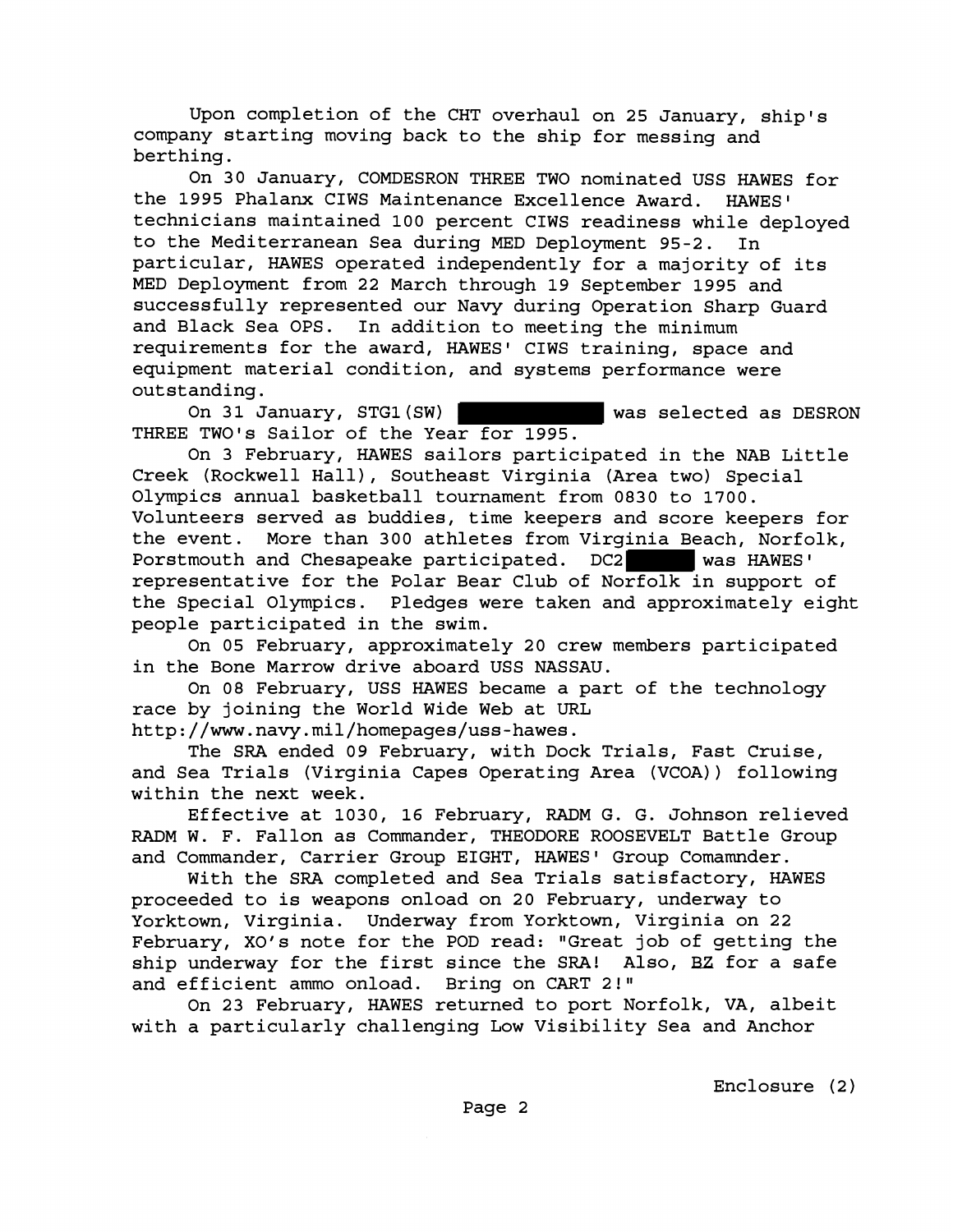manuevering detail. XO's Note: "Bravo Zulu to all involved for an outstanding low visibility, Sea and Anchor detail. Well done." HAWES was next tasked with ready duty ship for public tours and conducted Visit Ship for the following weekend of **24** - **25** February. On **27** February, an awards ceremony was held onboard along with a brief audience with the new Commander, THEODORE ROOSEVELT Battle Group.

"Leap-day" was observed 29 February.

On **05** March, COMSECONDFLT Changed Command: "As I turn over command to VADM Clark today, I wanted to express my heartfelt thanks to all men and women of SECONDFLT and to the TYCOMS and their staffs for the superb support during the past **20** months. From Haiti operations, to hurricane Felix evasion, to the joint task force exercise sorties, no one could have asked for a better team of professionals to execute our taskings, do them right, and do them safely. And we all learned some things as we went along. I know SECONDFLT will continue to flourish under the strong leadership of VADM Clark, and know all of you will continue to give **100** percent. I will watch with great pride. Again, my personal thanks to each of you. All the best, VADM Jay Johnson."

Assumed COMDESRON THREE TWO Flagship responsibilities **11** - **15** March.

On **13** March, at **1800-1900,** NJROTC students from Cleveland High School in St. Louis, Missouri visited the ship.

The Semi-annual physical fitness test was held **14** - **15**  March, with a makeup session **01** - **02** April.

On **08** April, several prospective Commanding Officers (and one curious submarine officer) joined HAWES during its TSTA TWO training cycle. XO's Note: "Welcome aboard to our PCO quests CDR Cain (PCO, USS Clark), CDR Sprague (PCO, USS Kauffman), CDR Wray<br>(PCO, USS Carr), ETG, and LTJG [[Submarine officer] of the (Submarine officer) of the USS Atlanta."

On 13 April, approximately 13 HAWES' sailors participated in the United Cerebral Palsy Annual "Walk with us-a-thon" at the Virginia zoo.

On **17** April, an awards ceremony was held onboard along with a brief audience with COMDESRON THREE TWO, Commodore Parker.

Shifted to Summer Uniforms **22** April.

On **08** May, **67** Educators for NRD Atlanta came aboard for an orientation visit to see what the capabilities of a U. S. Navy Frigate portrayed in the warfighting and peace-keeping strategy of the U. S. Navy.

Military Spouse Appreciation Day was observed **10** May. On **21** May, the Secretary of the Navy released ALNAV Note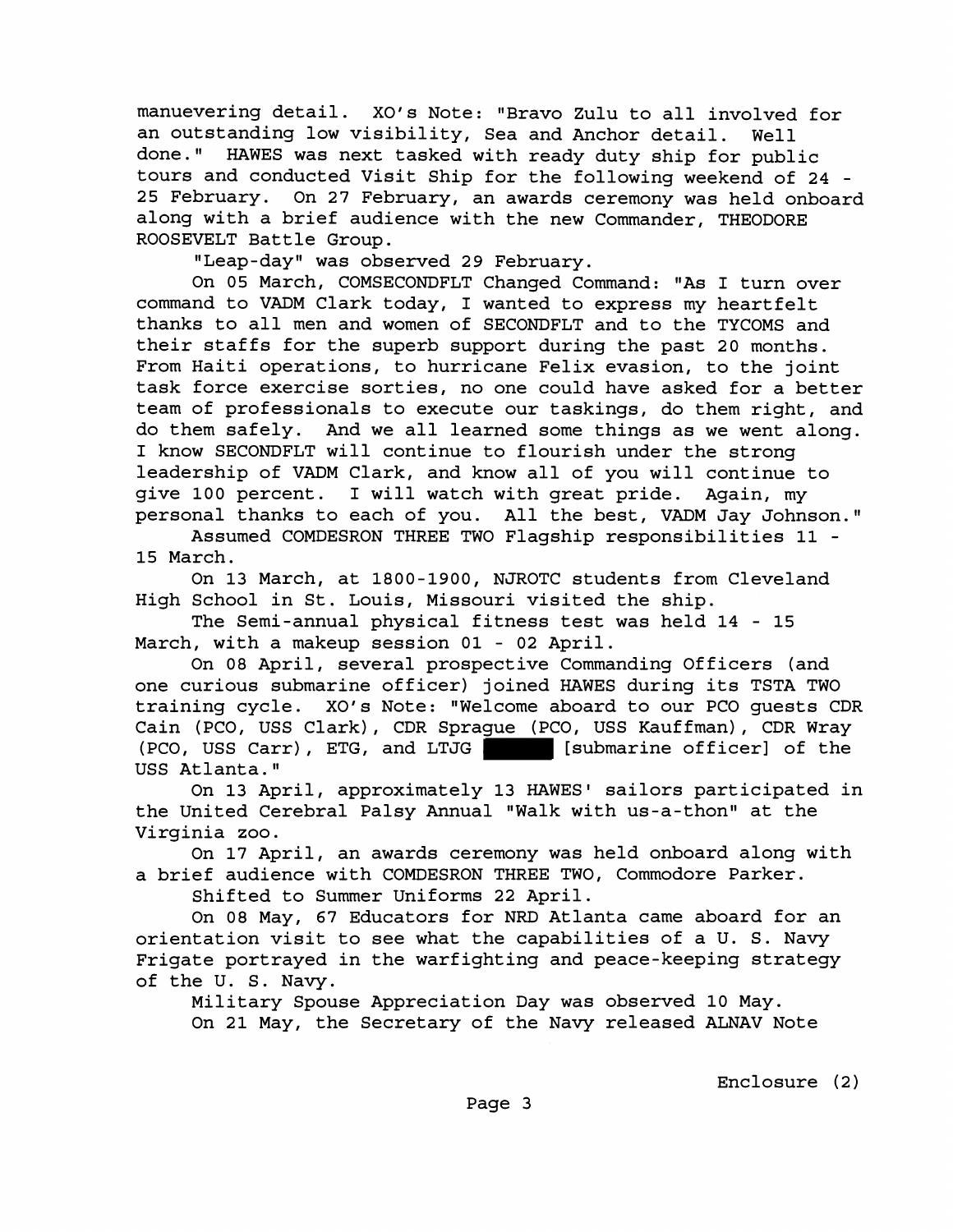**026/96** (Passing of the Chief of Naval Operations) and ALNAV Note **027/96** (Assumption of Duty). "It is with great sadness that I must confirm that our Chief of Naval Operations, Admiral Mike Boorda, died **17** May **1996,** from a self-inflicted gunshot wound. The Vice Chief of Naval Operations, Admiral Jay L. Johnson, is acting CNO until further notice."

On **28** May, a frocking ceremony for all petty officers selected for advancement in the March **1996** Advancement Exams was held onboard along with a brief audience with COMCARGRU EIGHT.

On **29** May, COMDESRON THREE TWO issued the following Well Done note: "Congratulations on the results of your ECERT. Successful completion of this certification is a direct result of the hard work and dedication of the entire HAWES Team. A special BZ to your Engineers for their commitment to the highest of engineering standards and their leadership in spearheading the crew's successful effort in achieving this demanding goal. Your hard work will benefit all hands during the upcoming months and through our deployment. I'm confident of your continuing success." Best Wishes, Commodore Parker.

On **01** July, the Norfolk Naval Base area telephone Area Code changed from **804** to **757.** 

INDEPENDENCE DAY and a four-day holiday before the Final Evaluation Period (FEP) was observed for **04** - **07** July.

FEP was conducted in the VCOA during the period **08** - **11**  July. Hurricane Bertha preempted a previously-scheduled port visit to Port Canaveral, Florida; this visit was originally scheduled as a relaxation visit after FEP, for a time when crew members could take a break with their families and enjoy the local area of Port Canaveral. The ship eventually returned to Norfolk, VA on Sunday, **14** July.

On **18** July, CINCLANTFLT released this note: "Once again LANTFLT readiness was tested by Hurricane Bertha. Sound judgement, preparation and teamwork were the decisive factors in controlling a destructive and life threatening situation. From detailed weather forecasts, smartly executed emergency sorties of ships and aircraft and superb base operations support, you performed superbly. your unyielding commitment to ensuring the safety of the fleet reinforced your reputation as the finest Sailors in the world. The resourcefulness you displayed in the face of adversity is a source of great personal and professional pride for all Atlantic Fleet. Remember this is just the start of the hurricane season. I am sure we will be tested again. **ADM** W. J. Flanagan, JR. sends."

On **26** July, the position of Executive Officer was passed